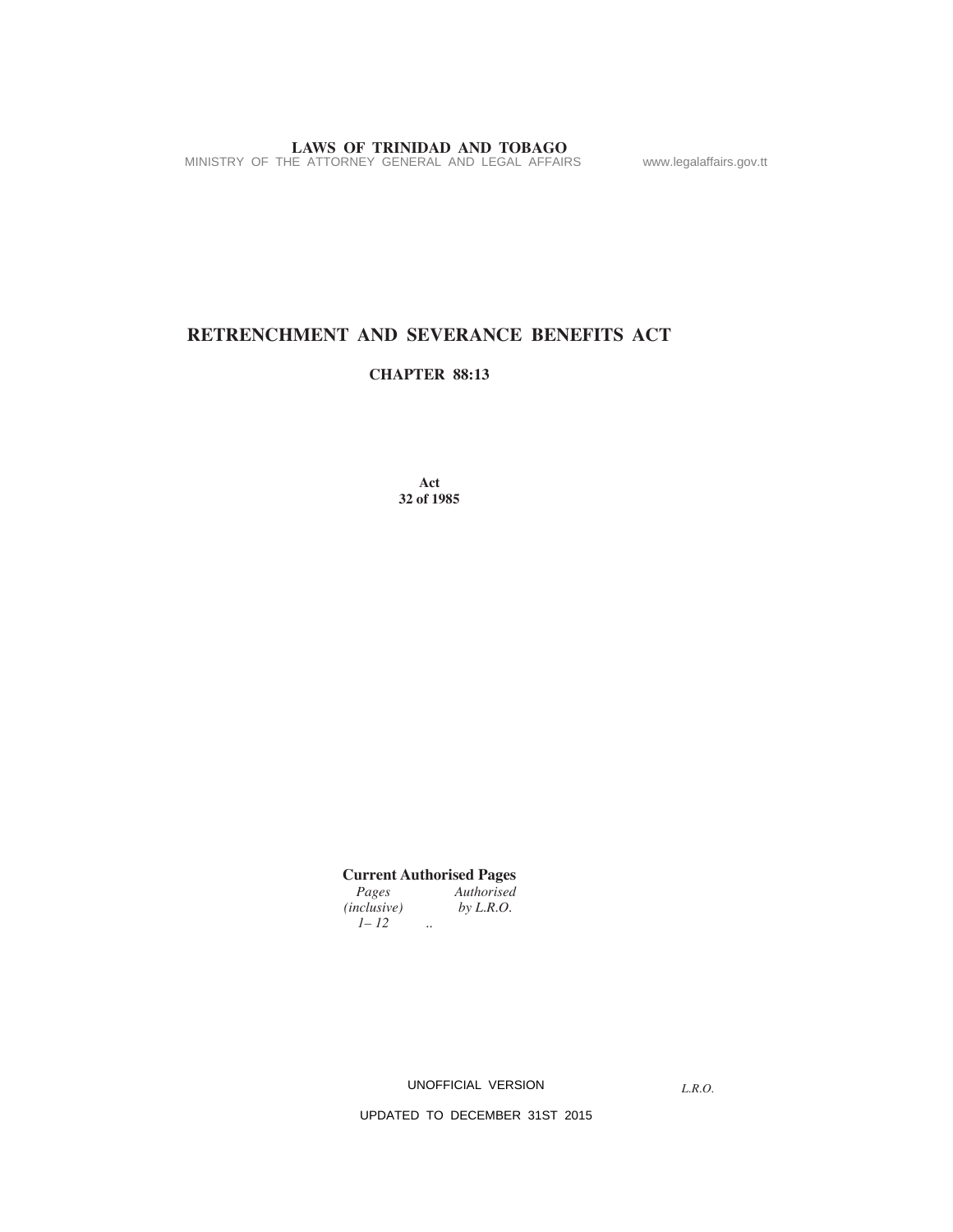#### **LAWS OF TRINIDAD AND TOBAGO**

MINISTRY OF THE ATTORNEY GENERAL AND LEGAL AFFAIRS www.legalaffairs.gov.tt

2 **Chap. 88:13** *Retrenchment and Severance Benefits*

#### **Note on Subsidiary Legislation**

This Chapter contains no subsidiary legislation.

# **Note on section 24 of the Act**

The Companies Ordinance, Ch. 31 No. 1 (1950 Revised Edition) was repealed and replaced by the Companies Act, (Ch. 81:01) and the corresponding provisions to sections 78 and 250 of the said Companies Ordinance in the said Companies Act shall apply.

UNOFFICIAL VERSION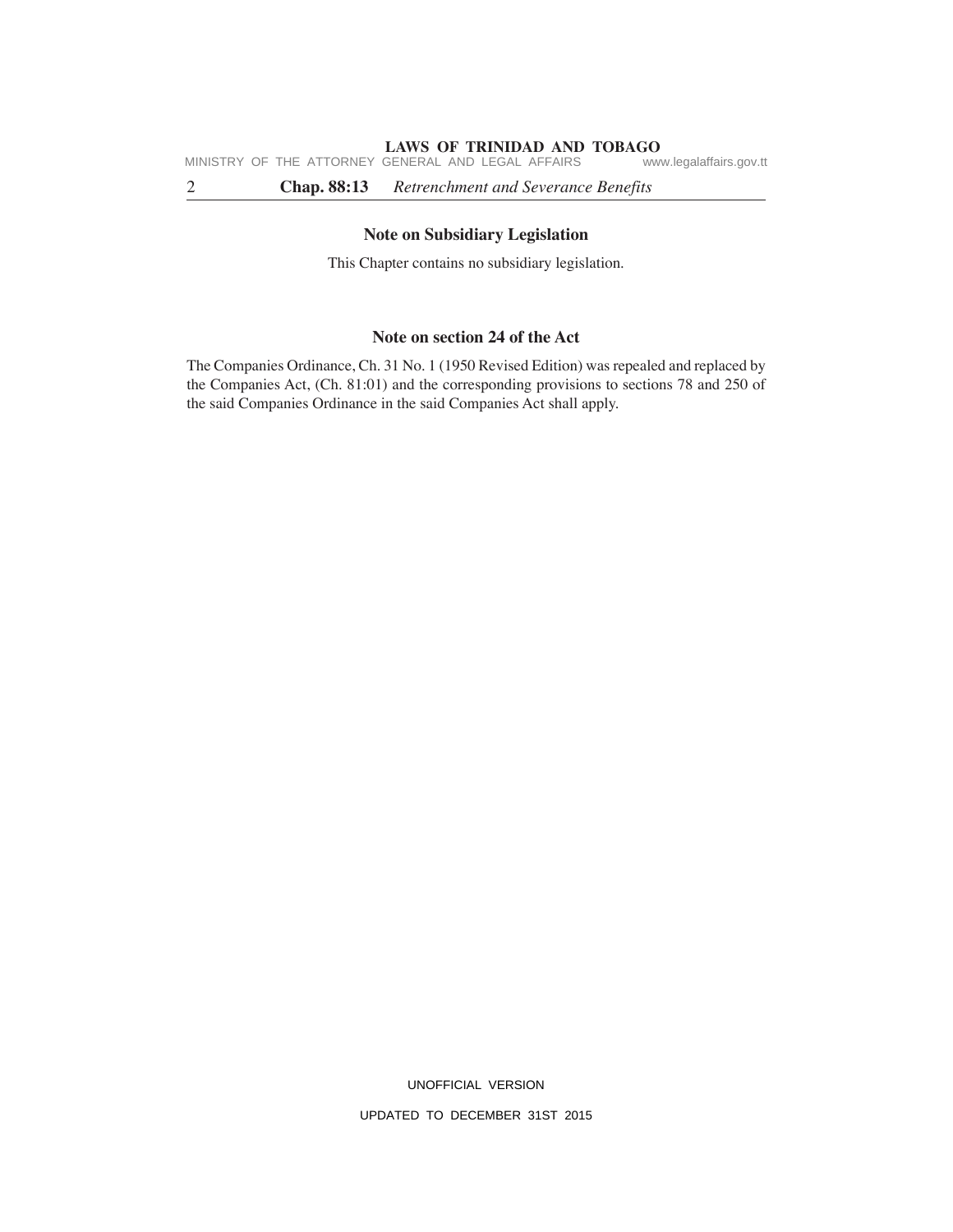#### **LAWS OF TRINIDAD AND TOBAGO**

MINISTRY OF THE ATTORNEY GENERAL AND LEGAL AFFAIRS www.legalaffairs.gov.tt

*Retrenchment and Severance Benefits* **Chap. 88:13** 3

# **CHAPTER 88:13**

# **RETRENCHMENT AND SEVERANCE BENEFITS ACT**

#### ARRANGEMENT OF SECTIONS

#### **SECTION**

- 1. Short title.
- 2. Interpretation.
- 3. Application of the Act.
- 4. Procedure for retrenchment.
- 5. Consultation prior to formal notice.
- 6. Minimum periods of notice.
- 7. Where requirements for notice cannot be complied with.
- 8. Recognised majority union to reply stating objections.
- 9. Request for further information.
- 10. Parties to search for a solution.
- 11. Minister's intervention.
- 12. Workers may request Minister's intervention.
- 13. Failure to find solution.
- 14. No retrenchment during period of notice.
- 15. Duty of worker during period of notice.
- 16. Time off to seek alternative employment.
- 17. Variation by mutual consent.
- 18. Severance benefits.
- 19. Relief payments.
- 20. Minister may vary the benefits.
- 21. Forfeiture of entitlement to severance benefits.
- 22. Right of action of aggrieved worker.
- 23. Trade disputes arising out of retrenchment.
- 24. Preferential payments.
- 25. Penalty.
- 26. Act binds the State.

UNOFFICIAL VERSION

*L.R.O.*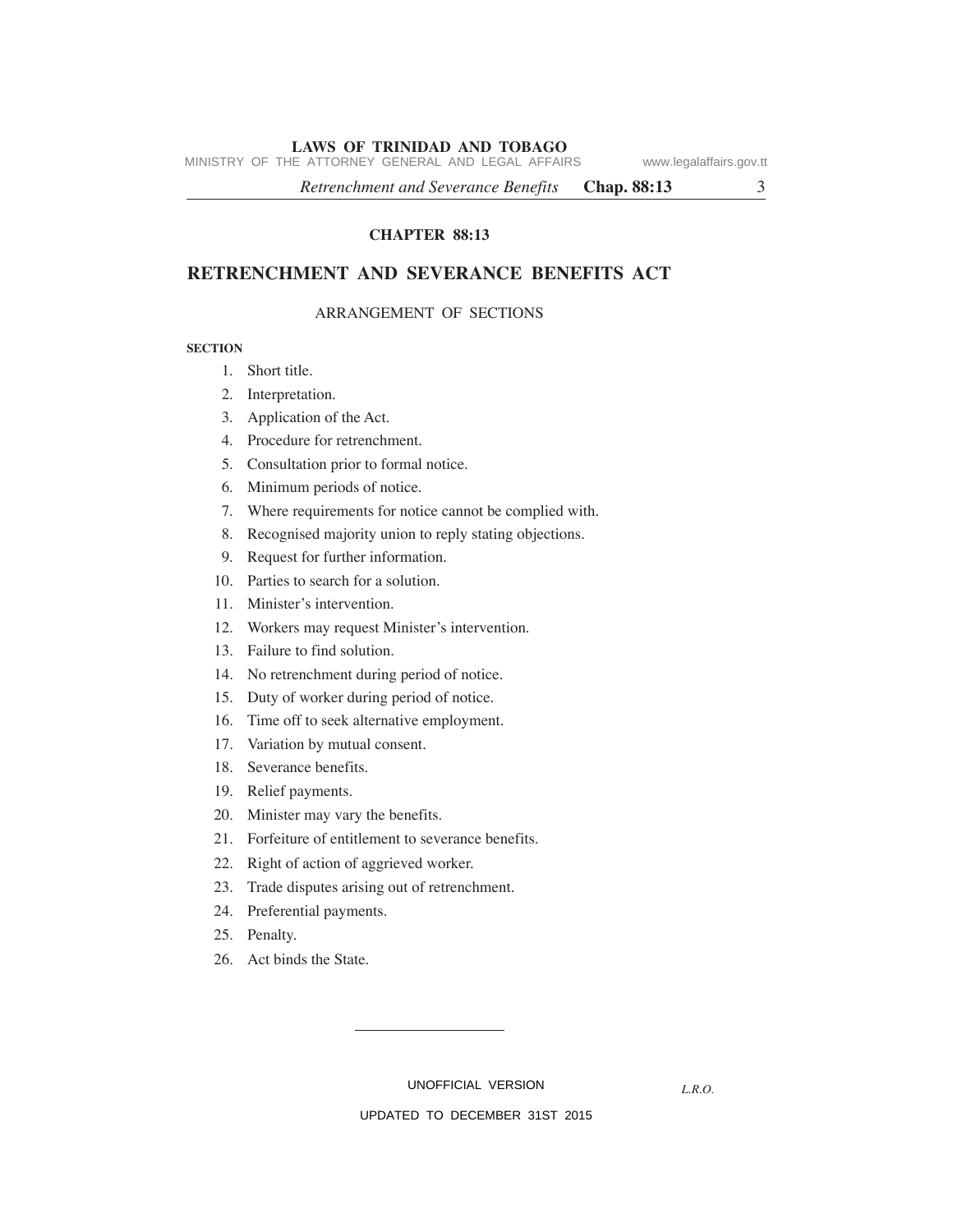**LAWS OF TRINIDAD AND TOBAGO**<br>GENERAL AND LEGAL AFFAIRS www.legalaffairs.gov.tt MINISTRY OF THE ATTORNEY GENERAL AND LEGAL AFFAIRS

4 **Chap. 88:13** *Retrenchment and Severance Benefits*

### **CHAPTER 88:13**

# **RETRENCHMENT AND SEVERANCE BENEFITS ACT**

#### **An Act to prescribe the procedure to be followed in the event of redundancy and to provide for severance payments to retrenched workers.** 32 of 1985.

Commencement. [1/1986].

[2ND JANUARY 1986]

WHEREAS it is enacted *inter alia* by subsection (1) of section 13 of the Constitution that an Act of Parliament to which that section applies may expressly declare that it shall have effect even though inconsistent with sections 4 and 5 of the Constitution and, if any Act does so declare, it shall have effect accordingly:

And whereas it is provided by subsection (2) of the said section 13 of the Constitution that an Act of Parliament to which that section applies is one the Bill for which has been passed by both Houses of Parliament and at the final vote thereon in each House has been supported by the votes of not less than three-fifths of all the members of that House:

And whereas it is necessary and expedient that the provisions of this Act shall have effect even though inconsistent with sections 4 and 5 of the Constitution:

| Short title.    | 1. This Act may be cited as the Retrenchment and Severance                                                          |  |
|-----------------|---------------------------------------------------------------------------------------------------------------------|--|
|                 | Benefits Act.                                                                                                       |  |
| Interpretation. | 2. In this $Act-$                                                                                                   |  |
|                 | "casual worker" means a person who is employed on a temporary<br>or on an irregular or intermittent basis;          |  |
| Ch. 88:01.      | "Collective Agreement" has the meaning assigned to that<br>expression by section 2 of the Industrial Relations Act; |  |
|                 |                                                                                                                     |  |

UNOFFICIAL VERSION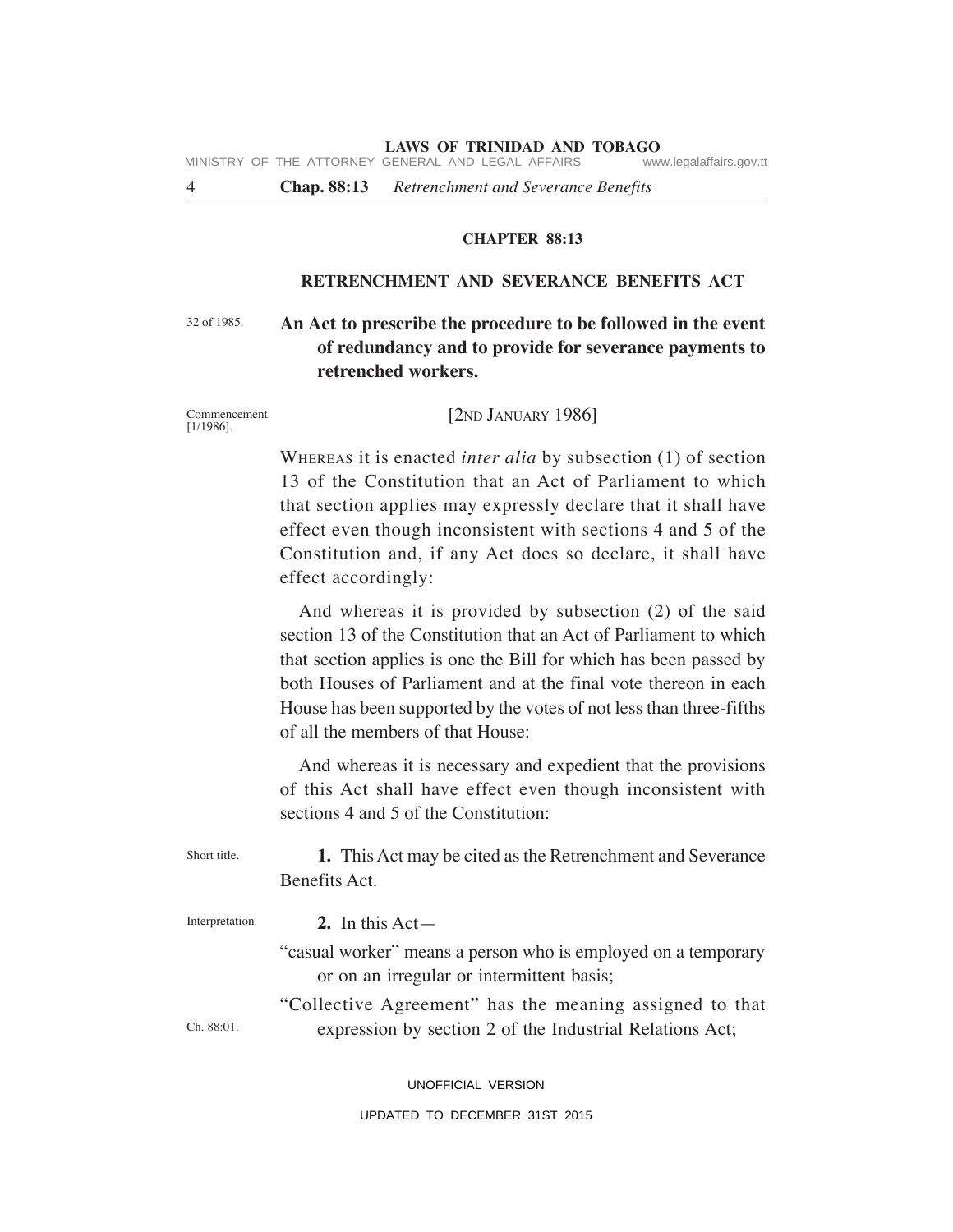MINISTRY OF THE ATTORNEY GENERAL AND LEGAL AFFAIRS www.legalaffairs.gov.tt

*Retrenchment and Severance Benefits* **Chap. 88:13** 5

# "completed year of service" means continuous service over a period of twelve successive months;

"employer" means an employer within the meaning of the Industrial Relations Act;

"independent contractor" means a person who is engaged on the basis of a contractual arrangement to do work over an estimated period of time and whose hours of work are not regulated by contract;

"involved worker" means a worker earmarked for retrenchment and named by the employer in the formal notice required by section 4;

- "Minister" means the Minister to whom responsibility for the administration of labour matters has been assigned;
- "recognised majority union" has the meaning assigned to that expression by section 2 of the Industrial Relations Act;
- "redundancy" means the existence of surplus labour in an undertaking for whatever cause;
- "retrenchment" means the termination of employment of a worker at the initiative of an employer for the reason of redundancy;
- "seasonal worker" means a person who is regularly employed each year, but not throughout the year, to perform work which is limited to a certain time or certain times of the year because of the seasonal nature of the work involved;
- "service" means the period of continuous employment of an involved worker with his employer immediately prior to his retrenchment;
- "worker" means a worker within the meaning of the Industrial Relations Act.

**3.** (1) This Act applies to persons falling within the Application of the Act.

*L.R.O.* 

- definition of "workers" under the Industrial Relations Act with the exception of— *(a)* subject to paragraph *(d)*, workers who have not
	- had more than one completed year of service;
	- *(b)* workers serving a known pre-determined probationary or qualifying period of employment;

#### UNOFFICIAL VERSION

#### UPDATED TO DECEMBER 31ST 2015

Ch. 88:01.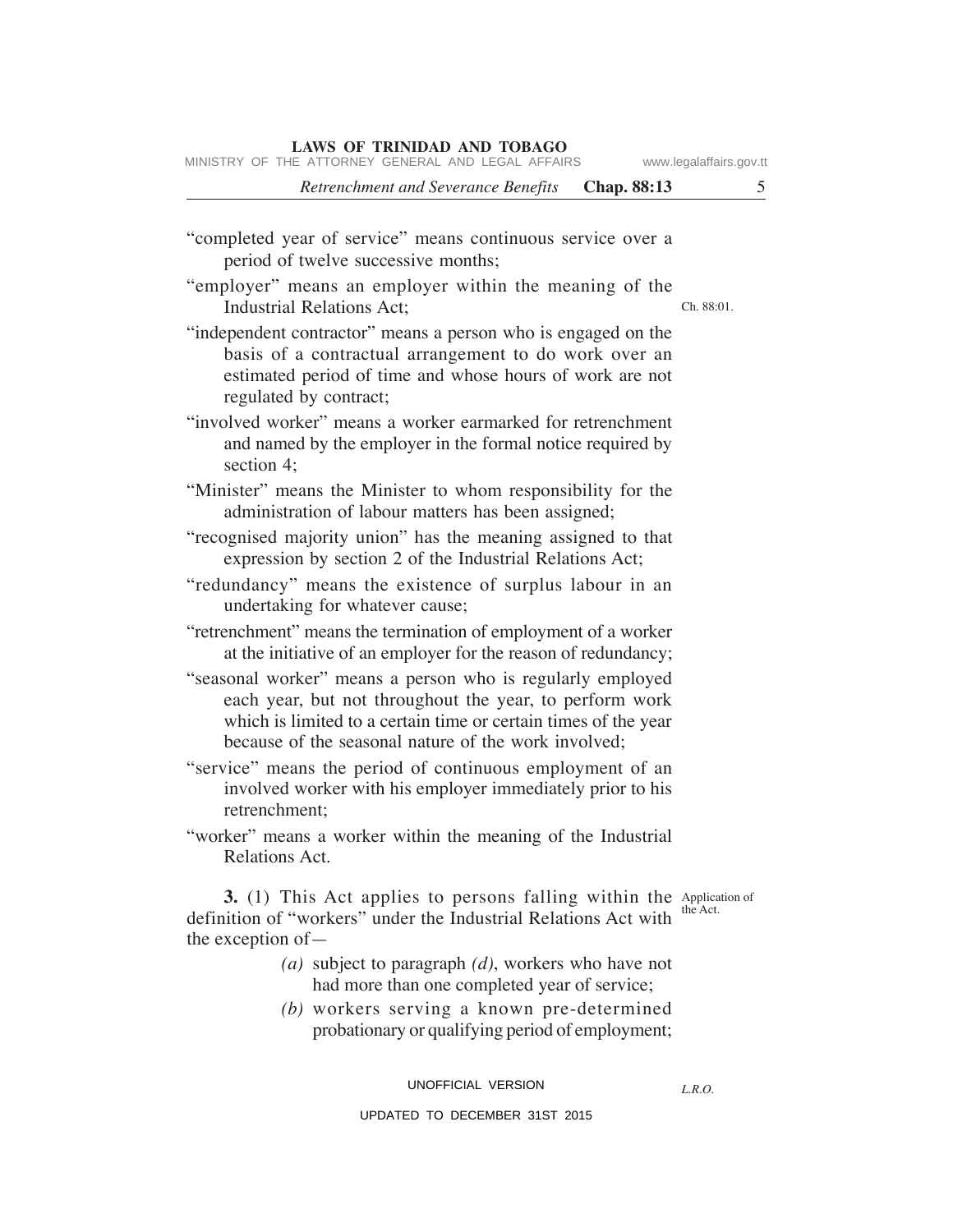| 6 | <b>Chap.</b> 88:13 | Retrenchment and Severance Benefits |
|---|--------------------|-------------------------------------|
|   |                    |                                     |

- *(c)* casual workers;
- *(d)* seasonal workers, unless such workers are employed as part of the regular work force for at least three consecutive seasons with the same employer and for at least one hundred days each season;
- *(e)* workers employed on a specified fixed term basis or workers engaged to perform a specific task over an estimated period of time where these conditions are made known to the worker at the time of engagement,

and does not apply to independent contractors.

(2) For the purposes of subsection (1), the "estimated period of time" shall be taken to mean a period not exceeding the contract period of a project, including any extensions granted for completion of the project, except that where such workers are transferred from project to project, notwithstanding any short breaks between projects, they shall not be regarded as being excluded from subsection (1).

Procedure for retrenchment.

**4.** (1) Where an employer proposes to terminate the services of five or more workers for the reason of redundancy he shall give formal notice of termination in writing to each involved worker, to the recognised majority union and to the Minister.

- (2) The notice shall state—
	- *(a)* the names and classifications of the involved workers;
	- *(b)* the length of service and current wage rates of the involved workers;
	- *(c)* the reasons for the redundancy;
	- *(d)* the proposed date of the termination of employment;
	- *(e)* the criteria used in the selection of the workers to be retrenched;
	- *(f)* any other relevant information.

UNOFFICIAL VERSION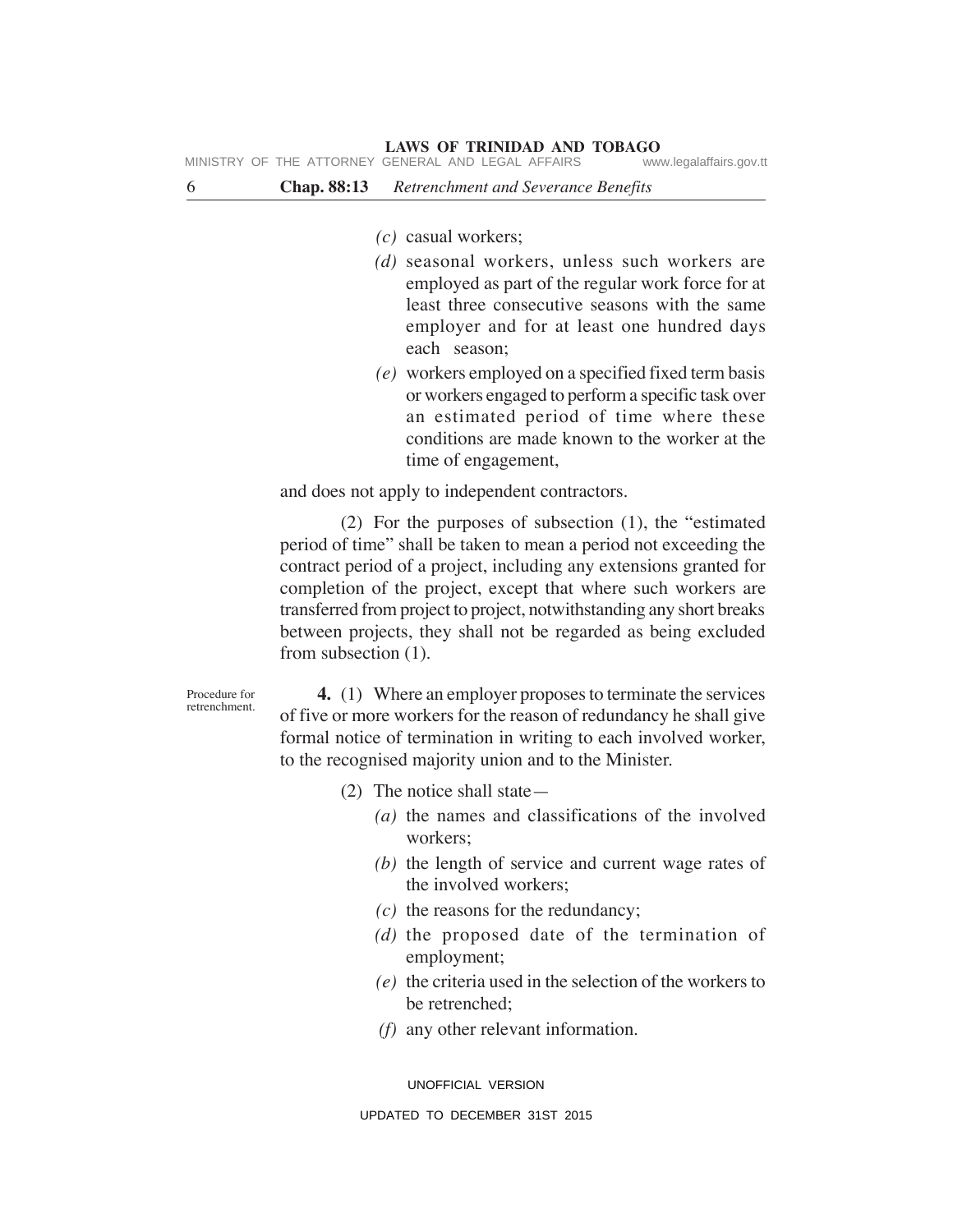*Retrenchment and Severance Benefits* **Chap. 88:13** 7

(3) Where notice of retrenchment given by an employer to fewer than five involved workers is followed by notice of retrenchment to any other worker within the time period of the previous notice to the other workers, all workers receiving such notice shall be counted together in determining the number of workers to whom notice has been given for the purposes of this section.

**5.** Notwithstanding section 4, an employer may, prior to the Consultation giving of formal notice in writing of retrenchment, enter into notice. consultation with the recognised majority union with a view to exploring the possibility of averting, reducing or mitigating the effects of the proposed retrenchment.

**6.** Subject to section 7, the minimum period of formal notice Minimum required by section 4 shall be forty-five days before the proposed notice. date of retrenchment. notice.

**7.** Where, due to unforeseen circumstances it is not Where practicable for an employer to comply with the requirements of notice cannot be section 6 with respect to formal notice, he shall give the maximum notice that he can reasonably be expected to give in the circumstances and the onus shall be on him to prove that the circumstances which prevented him from complying with section 6 were indeed unforeseen.

**8.** (1) Within seven days of receipt of the notice from the Recognised employer, the recognised majority union shall reply in writing to reply stating copied to the Minister, stating its position regarding the proposed retrenchment and giving reasons for its objections, if any, to the action proposed by the employer.

(2) Where the recognised majority union fails to reply in accordance with this section, the employer may proceed to effect the retrenchment in accordance with the notice given after notifying the Union and the Minister of his intention so to do.

> UNOFFICIAL VERSION UPDATED TO DECEMBER 31ST 2015

prior to formal

requirements for

complied with.

majority union objections.

*L.R.O.*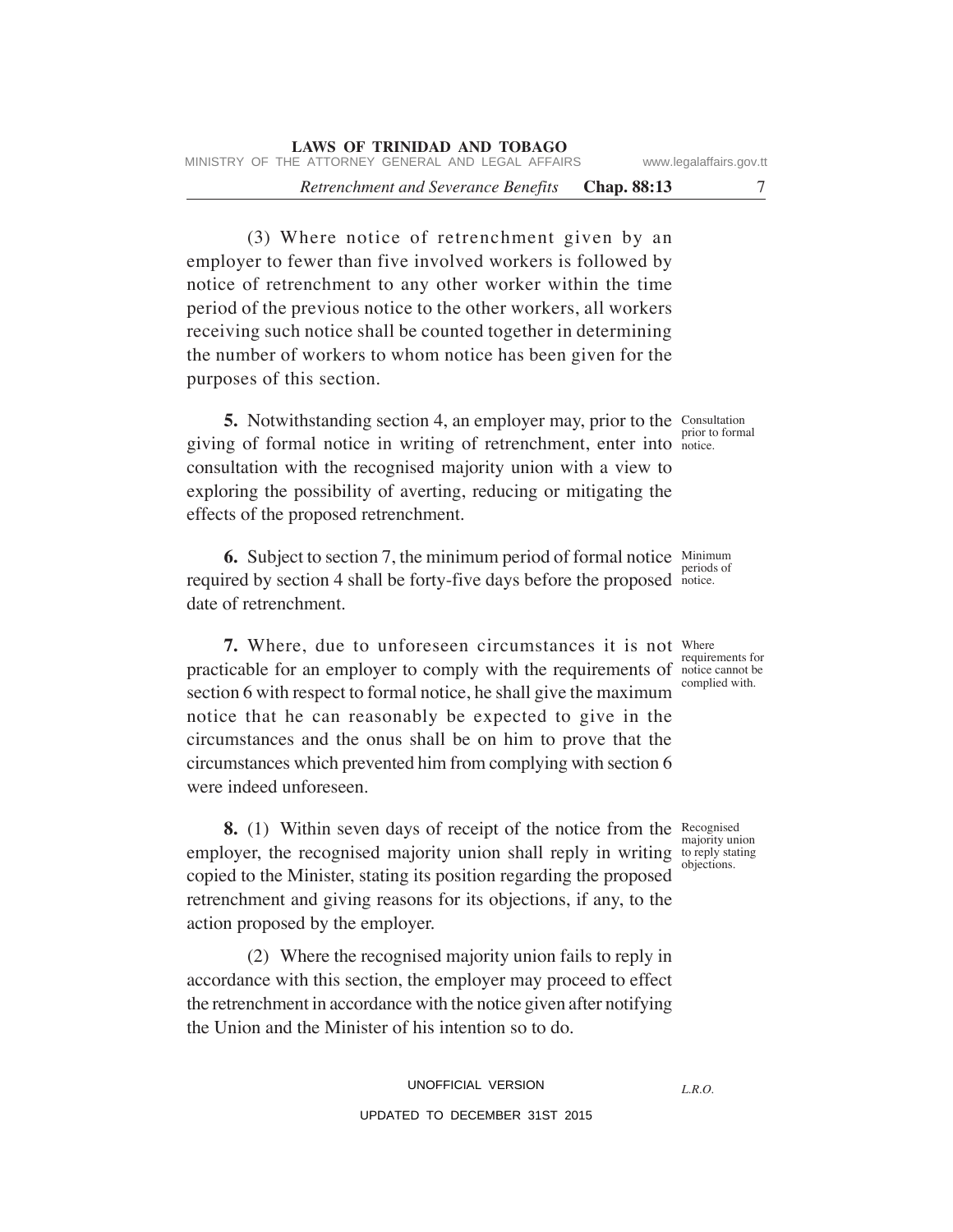# **LAWS OF TRINIDAD AND TOBAGO**<br>GENERAL AND LEGAL AFFAIRS www.legalaffairs.gov.tt

MINISTRY OF THE ATTORNEY GENERAL AND LEGAL AFFAIRS

### 8 **Chap. 88:13** *Retrenchment and Severance Benefits*

**9.** (1) Where the recognised majority union considers it essential to obtain further specific and relevant information from the employer in order to be able to respond to the notice and requests such information, the employer shall, within three days of receipt of the request, reply to the union either by supplying the information so requested or, where in the employer's opinion disclosure of the information so requested is likely to prejudice his undertaking, by indicating that the information will not be supplied for the reason that his undertaking may be adversely affected thereby.

(2) Within three days of receipt of the information referred to in subsection (1), the union shall submit to the employer the reply referred to in section 8.

**10.** Where the recognised majority union disagrees with any aspect of the employer's proposals for retrenchment or with the withholding of the information requested under section 9, the parties shall enter into discussion with a view to agreeing upon an acceptable solution.

**11.** (1) Where after the exchange of correspondence or discussion between the recognised majority union and the employer no agreement has been reached, the Minister's assistance may be requested by either party, or he may intervene at his own volition, in an attempt to find a solution.

(2) Upon the Minister's intervention he may request the parties to supply any further relevant information, which request shall be complied with unless the party concerned satisfies the Minister that the information requested is confidential and that its disclosure would be prejudicial to the operation of the undertaking of the employer or to the business of the union.

Workers may request Minister's intervention.

Failure to find solution.

**12.** Where there is no recognised majority union, a worker to whom formal notice is given under section 4 may request the Minister to intervene on his behalf.

**13.** Where, having intervened, the Minister is of the view that a solution seems unattainable, he shall so advise the parties before the proposed date of retrenchment stated in the employer's notice or any extended terminal date mutually agreed upon by the parties.

#### UPDATED TO DECEMBER 31ST 2015

Request for further information.

Minister's intervention.

Parties to search for a solution.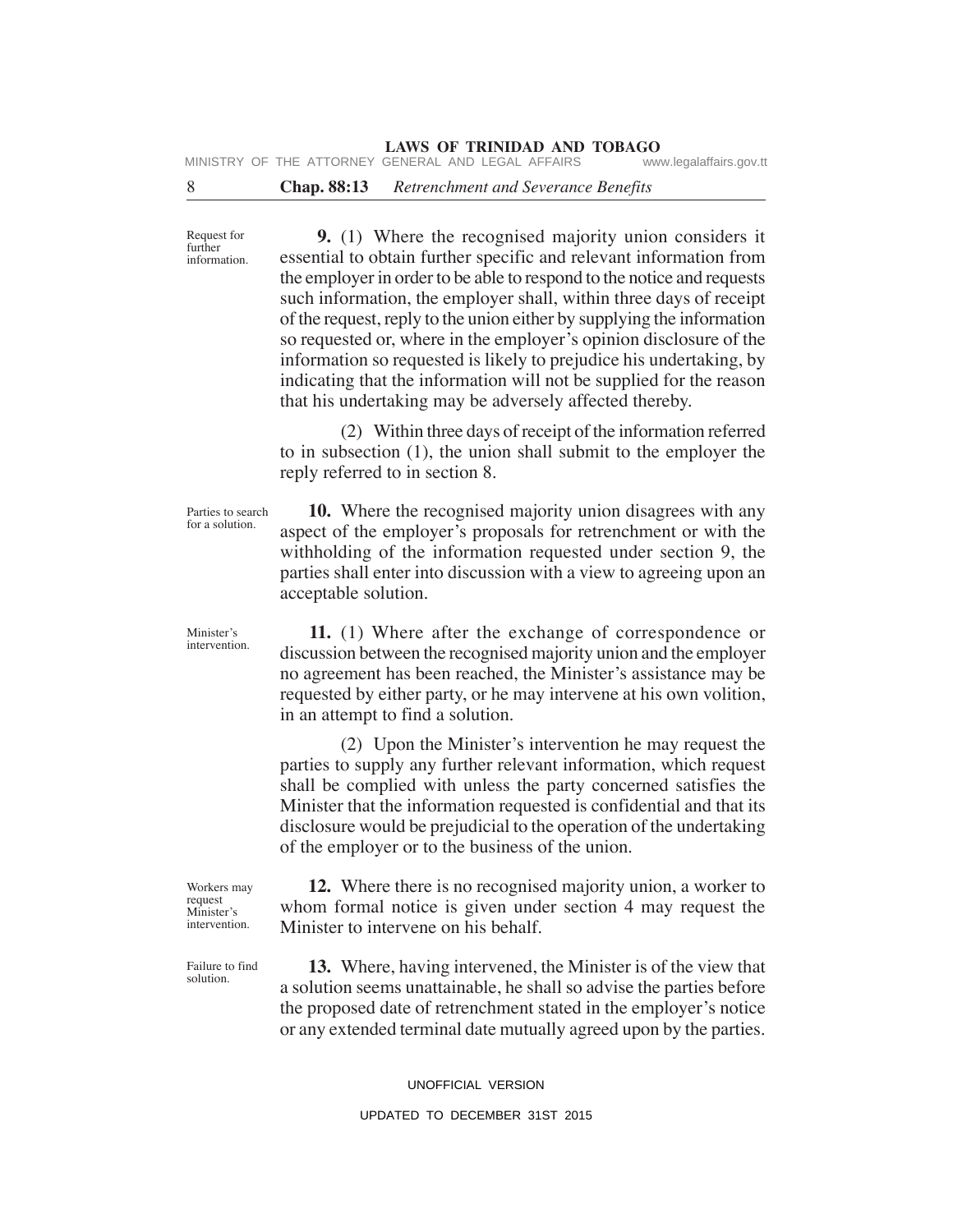*Retrenchment and Severance Benefits* **Chap. 88:13** 9

14. (1) During the period of notice of retrenchment stipulated No retrenchment in section 6, or such shorter period as the employer may have given  $\frac{num}{noise}$ . under section 7, it shall be an offence for the employer to put into effect the whole or any part of his retrenchment proposals.

(2) Notwithstanding subsection (1) the employer is not precluded during the period of notice from terminating the services of a worker for valid cause relating to the worker's conduct or job performance.

**15.** (1) Where an employer serves a retrenchment notice on a Duty of worker worker, that worker shall continue to report for work unless the notice. employer specifically indicates to him otherwise. during period of

(2) A worker referred to in subsection (1) is entitled during the period of retrenchment notice, to the full terms and conditions of service as if no retrenchment notice had been served on him.

**16.** Subject to the operational needs of his business Time off to seek undertaking, an employer shall not refuse the request of an employment. involved worker, made in advance, for reasonable time off from his job in order that he may explore the possibility of his obtaining alternative employment.

17. By mutual consent, the parties to a Collective Agreement Variation by may adopt a procedure other than that prescribed in this Act but such procedure shall be set out in their registered Collective Agreement and shall satisfy the requirements—

- *(a)* that a period of notice to retrench be stipulated; and
- *(b)* that the Minister be notified in writing in accordance with section 4.

**18.** (1) Where any part of the employer's retrenchment Severance proposals is eventually put into effect, severance benefits shall be payable by the employer to the retrenched worker in accordance with this section. benefits.

> UNOFFICIAL VERSION UPDATED TO DECEMBER 31ST 2015

*L.R.O.* 

mutual consent.

during period of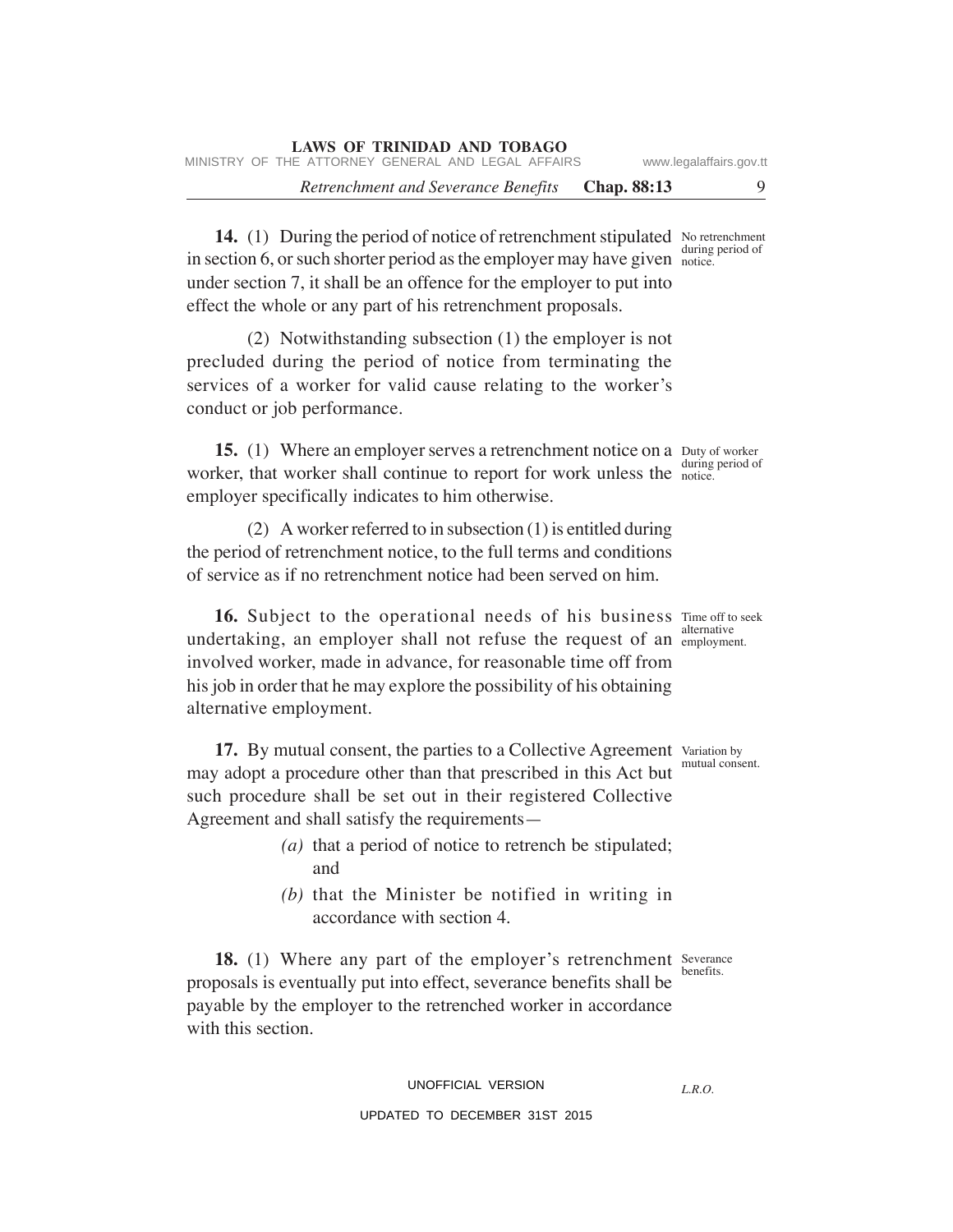10 **Chap. 88:13** *Retrenchment and Severance Benefits*

(2) Where the retrenched worker is covered by a registered Collective Agreement, the terms of which with respect to severance benefits are no less favourable than those set out in this Act with respect to severance benefits, the provisions of the said Collective Agreement shall apply.

(3) Where the retrenched worker is not covered in the manner set out in subsection (2), the minimum severance benefits payable by the employer are as follows:

- *(a)* where he has served the employer without a break in service for between more than one but less than five years, he is entitled for each such completed year of service to two weeks' pay at his basic rate if he is an hourly, daily or weekly-rated worker, or one half month's pay at his basic rate if he is a monthly-rated worker;
- *(b)* where he has served the employer without a break in service for five years or more, he is in addition to his entitlement under paragraph *(a)*, entitled for the fifth year and for each succeeding completed year of service to three weeks pay at his basic rate if he is an hourly, daily or weekly rated worker, or three quarters month's pay at his basic rate if he is a monthly-rated worker.

(4) For each period of service amounting to less than a completed year of service and in respect of workers who qualify under section 3(1)*(d)*, payment shall be calculated on a *pro rata* basis.

(5) Every worker to whom this Act applies retrenched on or after 1st January, 1985, is entitled to the severance benefits contemplated by this section regardless of the number of workers in his employer's work force.

(6) This section shall not apply to a retrenched worker who is eligible to receive from his employer terminal benefits that are no less favourable than those set out in this section.

> UNOFFICIAL VERSION UPDATED TO DECEMBER 31ST 2015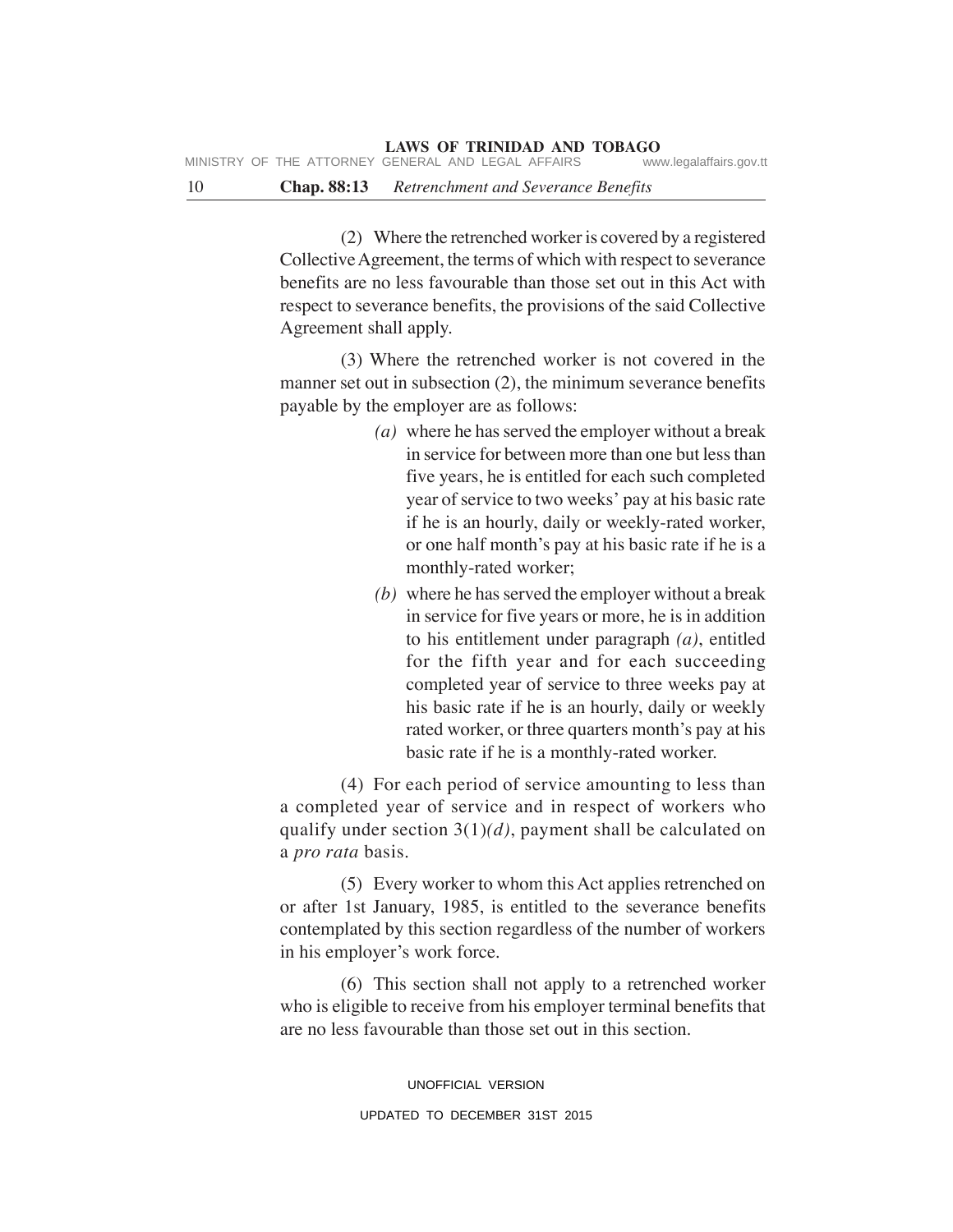19. (1) Where the proposals for retrenchment contemplate the Relief absorption of retrenched workers into another undertaking of the same employer or an undertaking of the employer's assignee or successor, then that employer may withhold the payment of severance benefits, paying instead to the worker on regular pay days from the date of retrenchment to the date of absorption or other alternative employment, whichever first happens, a relief payment of fifty per cent of his basic salary. payments.

(2) The period between the retrenchment and the absorption referred to in subsection (1) shall be for a duration of not more than three months or until the worker finds alternative employment elsewhere, whichever is earlier.

(3) Where as events turn out the employer is required by this Act to pay severance benefits to the retrenched worker, the relief payment referred to in subsection (1) is deductible from the retrenched worker's final severance entitlement.

(4) In this section and in section 21 "successor" includes assignee, associate company and subsidiary company.

**20.** The Minister, after consultation with those Minister may organisations he considers most representative of employers vary the and labour may, from time to time by Order, subject to negative resolution of Parliament, vary the quantum of benefits payable under section 18.

21. Where a worker unreasonably refuses an offer by his Forfeiture of employer or his employer's successor of comparable and suitable severance to employment without any break in service as an alternative to being benefits. retrenched, his severance benefits may be withheld.

**22.** (1) Subject to section 19, where after thirty days of the Right of action expiration of the notice the employer fails to pay the severance  $\frac{d}{d}$  worker. benefits or the remainder thereof, as the case may be, the employee may, through his recognised majority union apply to the Industrial Court for redress.

(2) Where there is no recognised majority union the aggrieved worker may, through the Minister or through any union, refer such failure to the Industrial Court for enquiry and settlement.

# UNOFFICIAL VERSION

# UPDATED TO DECEMBER 31ST 2015

*L.R.O.* 

benefits.

of aggrieved